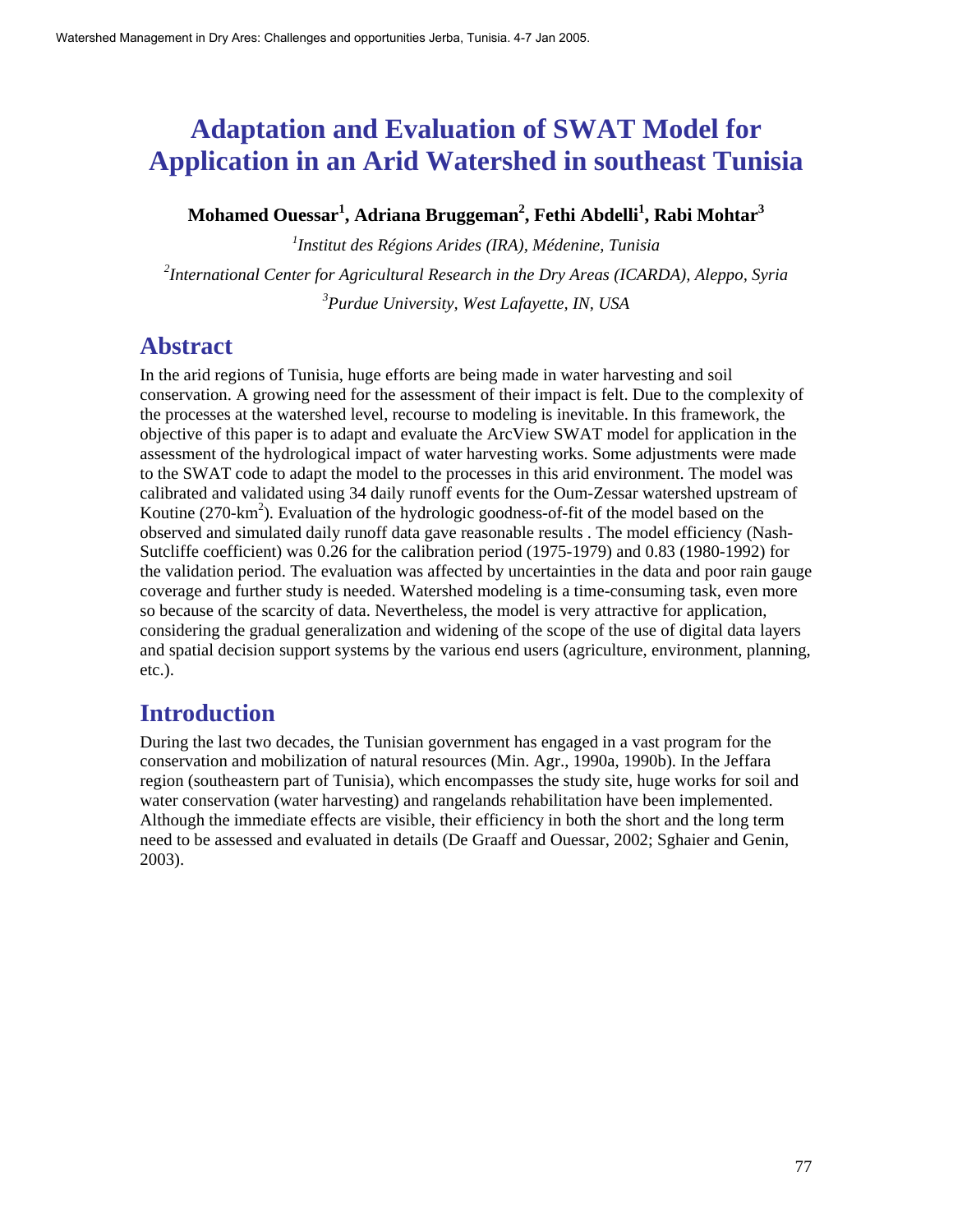Models can be used to evaluate the complex interacting processes at the watershed level. By simplifying and simulating natural processes, models have become efficient tools for analyzing the impacts of land use changes and the development of best management practices (Borah and Bera, 2004). In parallel, geo-information technology has offered appropriate tools for data collection from the earth-surface, information extraction, data manipulation and visualization (Sharifi, 2002).

The objective of this paper is to adapt and evaluate the use of ArcView SWAT (Soil Water Assessment Tool) model (Neitsch et al., 2002; Diluzio et al., 2002) for the assessment of hydrological impacts of water-harvesting works in an arid watershed in southeast Tunisia.

# **Materials and Methods**

## **Study Site**

The application was carried out for the watershed Wadi Oum Zessar, which covers around 336 km<sup>2</sup> (Fig. 1). The watershed is located in southeastern Tunisia and has an arid Mediterranean bioclimate with an annual rainfall ranging between 150 and 230 mm. The watershed starts at the Matmata mountain range (Kef Ennsoura) and ends in the Mediterranean Sea. It has three main tributaries: Wadi Nagab, Wadi Moggar and Wadi Hallouf. The hydraulic history of this watershed is very ancient and rich, as witnessed by the remains of a dam built in the Roman era near the village of Koutine, and the ancient terraces encountered in the hills of Wadi Nagab. At present, the upstream area is terraced with *jessour,* which are ancient water-harvesting techniques constructed in the form of small earthen retention dams with spillways typical for the mountains of southeast Tunisia (El Amami, 1984; Ben Mechlia and Ouessar, 2004). The intermediate zones incorporate *tabias,* similar to *jessour* but encountered mainly on the foothills and the flat areas (Alaya et al., 1993), and floodwater diversion structures. In the beds of the main *wadi*, several gabion check dams were built for the recharge of the Zeuss-Koutine aquifer. Detailed descriptions of the area are found in Ouessar et al. (1999) and Mahdhi et al. (2000).

# **The SWAT Model**

The SWAT is a physically-based, watershed-scale model developed by Arnold et al. (1998). It is a continuous time model that operates on a daily time step to estimate the effects of land and water management and pollutant releases in stream systems in large complex watersheds with varying soils, land use and management conditions over long periods of time. The SWAT includes the ability to model the entire process of the hydrologic cycle, including rainfall, evapotranspiration, water withdrawals, and ground water recharge. SWAT allows for the creation of multiple Hydrologic Response Units (HRUs), which are separate, unique combinations of soil and land cover properties within subbasins, thus representing local variation. Another attractive feature of the SWAT,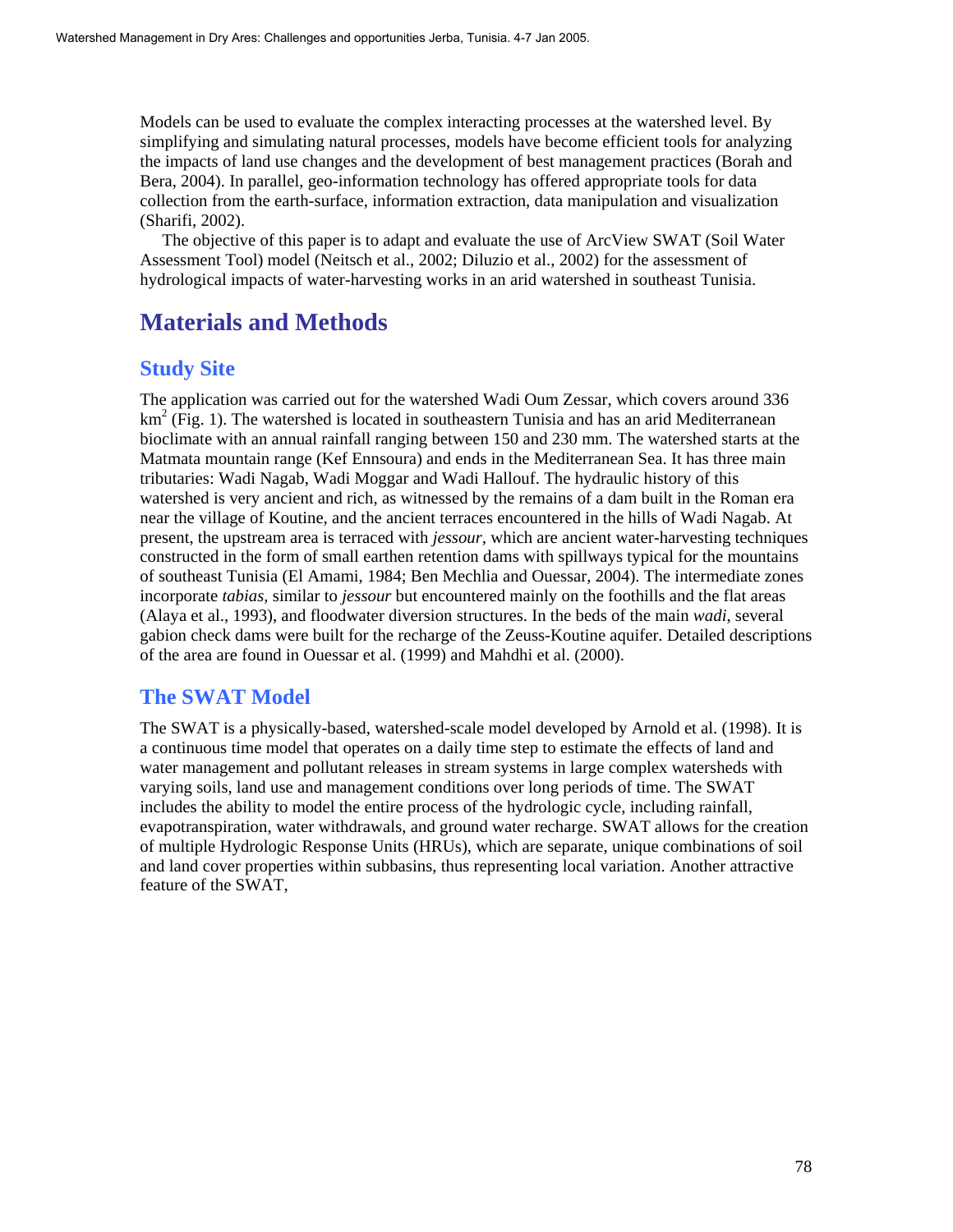

#### *Fig. 1. The study watershed and the monitoring network.*

facilitated by the addition of the GIS interface, is the ability to easily alter input parameters such as land cover, soil distribution, and climate data. The subbasin components of the model can be grouped into eight major divisions; hydrology, weather, sedimentation, soil temperature, crop growth, nutrients, pesticides and agricultural management (Neitsch et al., 2002).

### **Data Sources and Parameter Selection**

The SWAT has a database with default crop and soil parameters for US applications. These parameters were adjusted and tested for the study area conditions. A summary of the data for this model application is presented below, details can be found in Ouessar (2005).

### **Topography and watershed configuration**

The subbasin delineation is obtained from a digital elevation model (DEM). A 30-m DEM was generated by the interpolation of digitized contour lines and altitude points, obtained from the available topographic maps of the area. Where no topographic data were available, the contour lines were taken from a 30-m DEM obtained from a SPOT stereo pair (26/05/1998 and 31/05/1998).

The threshold area for the generation of streams in the GIS interface was set at 100 ha. The subbasins, which are automatically generated based on the confluence of streams, were adjusted by manual editing, considering the location of the different water-harvesting practices.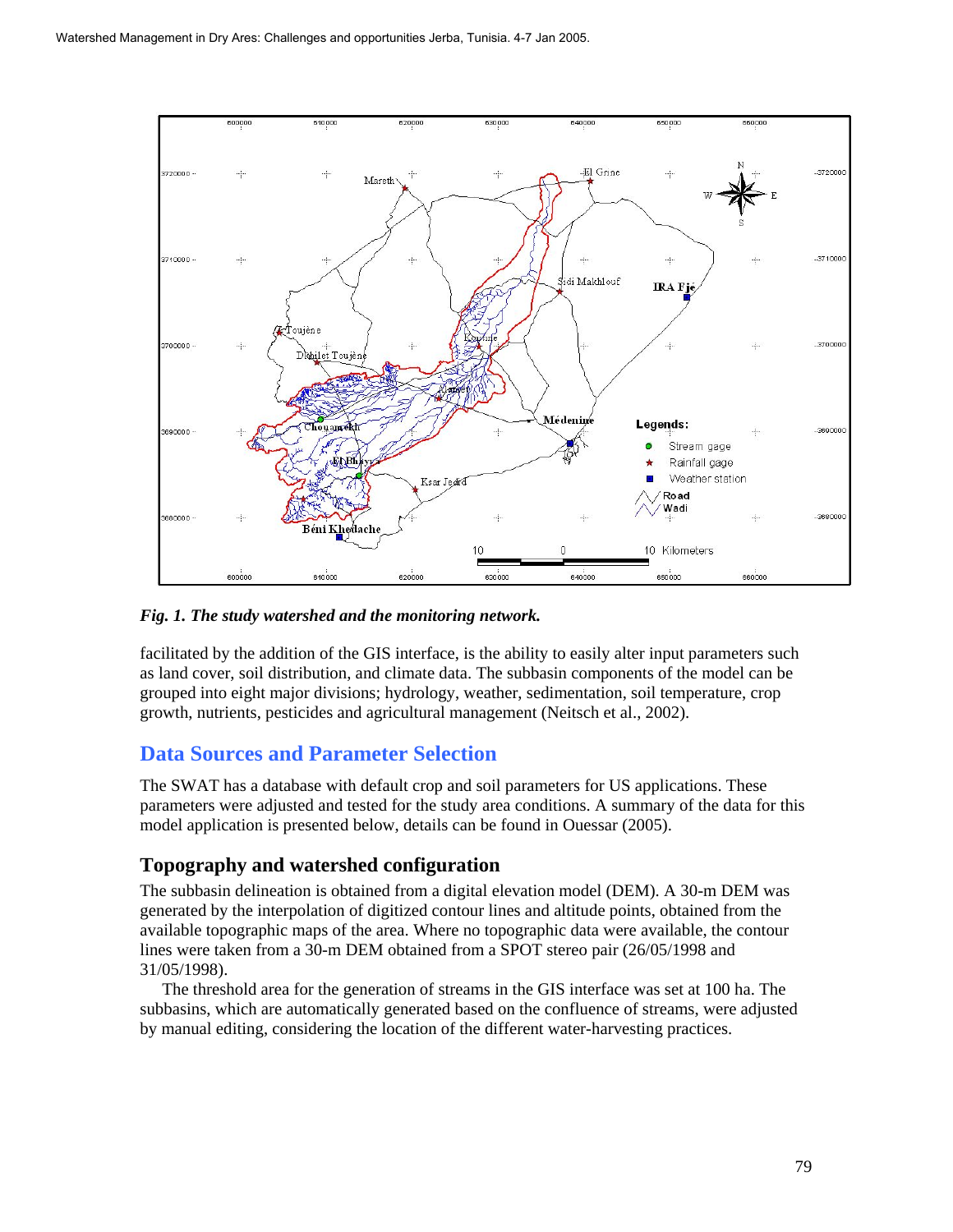

*Plate 1. Cereals and halophytes in the downstream area of Oum Zessar watershed.* 

### **Climate**

Daily precipitation data are needed by the SWAT when the curve number (CN) method is selected to model surface runoff. The daily rainfall measurements were collected from ten stations in and around the watershed (Fig. 1). Missing records were replaced with data from the nearest stations (Ouessar, 2005).

Daily values of maximum and minimum temperature were obtained from the weather stations of Médenine, Béni Khédache and El Fjè (IRA). The monthly average daily minimum and maximum temperatures and standard deviations of these stations were also computed for use by the weather generator in case of missing data. Considering the availability of data, potential evapotranspiration was calculated by the Hargreaves method.

#### **Soils**

A soil map (1:200,000 scale) of the Jeffara region was produced by Taamallah (2003). The texture and organic matter of all soils were determined by the analysis of 31 representative profiles. Modification of this map was made for this modeling study. The boundaries of the soil units were adjusted based on a supervised and unsupervised classification of the SPOT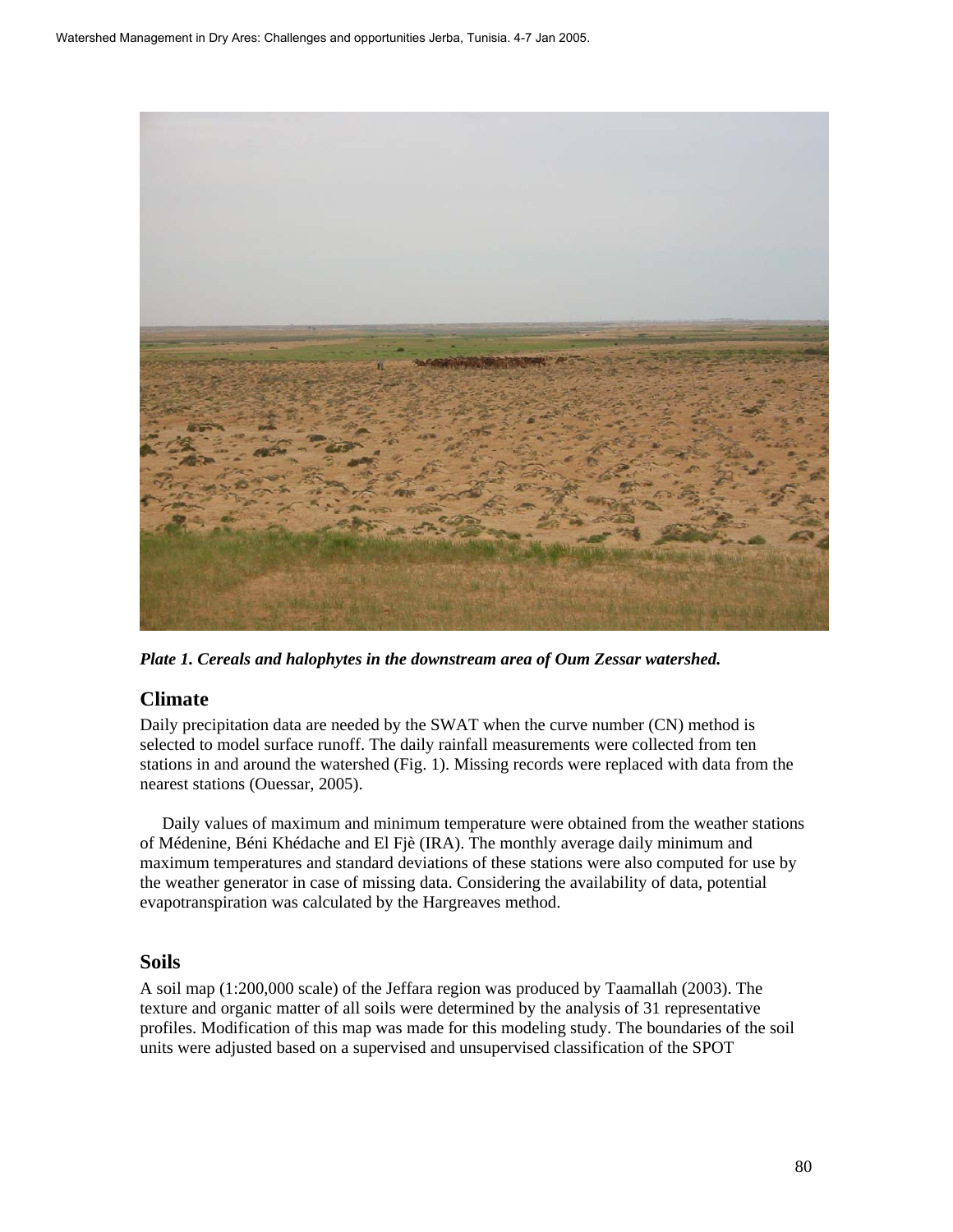multispectral image of 1998 and additional field investigations using a Global Positioning System (GPS). Three classes were added: the 'artificial' soils formed behind the water-harvesting structures by the deposition of sediment (JESR: soils behind *jessour*, TABS: soils behind *tabias*) and the outcroppings of Matmata mountains (AFFL).

For the soils on the terraces of the water-harvesting structures (JESR and STAB), the available soil water capacity, bulk density, and saturated hydraulic conductivity were measured (Maati, 2001). The characteristics of the remaining soils were computed from their texture with the Soil Water Characteristics calculator (Saxton, 2005). This calculator estimates the water holding characteristics by regression equations derived from different datasets available in the US (Saxton et al., 1986).

### **Land use and Curve Number**

The land use map of the study area was based on a map of the natural vegetation prepared for the Jeffara region by Hanafi et al. (2003) and a semi-supervised classification of the SPOT XS image of 1991 undertaken by Zerrim (2004). In addition, field checks were conducted. The land use map represented the situation before the large scale implementation of water harvesting works. The following classes were distinguished:

- Fruit trees (mainly olives) on *jessour*,
- Fruit trees (mainly olives) on *tabias*,
- Episodic winter cereals (mainly barley) (Plate 1),
- Rangelands in the mountains,
- Rangelands in the plains,
- Halophytes in the saline depression (Sabkhah Oum Zessar) at the outlet of the watershed.

The runoff CN was selected from a standard table (USDA-NRCS, 1986) based on the land use and the soil hydrologic group (Table 1). The USDA-NRCS (1996) classified soils into four hydrologic groups (A to D) based on the infiltration characteristics of the soils. To classify the soils of the study area into the four soil hydrologic groups, the USDA-NRCS (1996) guidelines were used.

The rangeland and pasture vegetation was classified as desert shrubs (USDA-NRCS, 1986), while the cereals were considered small grains in straight rows and bare soil during fallow. The olives are grown on flat terraces.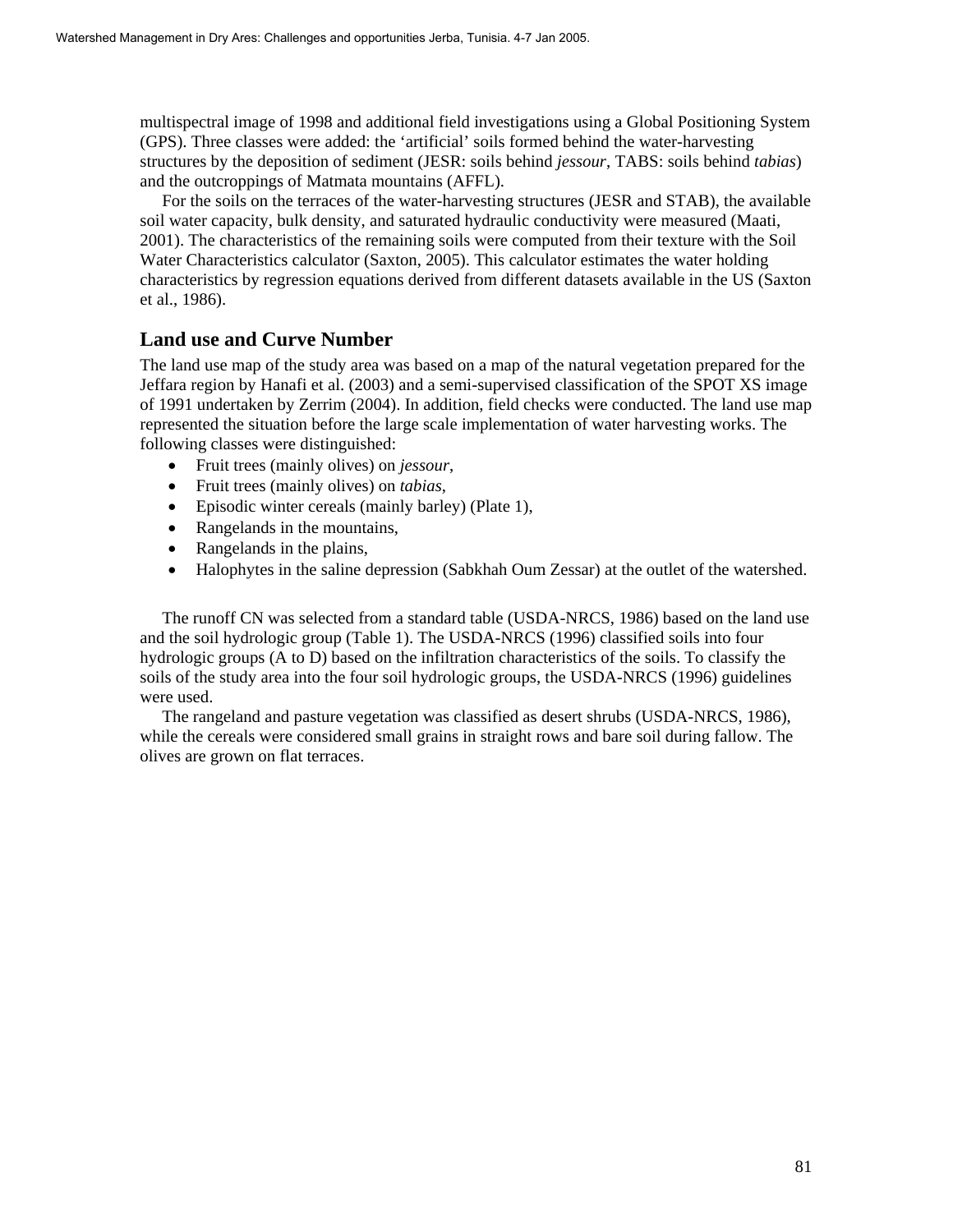| $HRU^a$                                                      | Land use                                 | Soil <sup>b</sup> | Hydrologic Slope (%) Area (%) |             |         | <b>Curve Number</b> |         |                 |
|--------------------------------------------------------------|------------------------------------------|-------------------|-------------------------------|-------------|---------|---------------------|---------|-----------------|
|                                                              |                                          |                   | group                         |             |         |                     |         |                 |
|                                                              | Halophyte rangelands (STPH) <sup>c</sup> |                   |                               |             |         | Oct-Feb             | Mar-Jun | Jul-Sep         |
| 1                                                            | <b>STPH</b>                              | <b>HALO</b>       | $\mathbf{A}$                  | 1.2         | 1.3     | 55                  | 77      | 63              |
| $\overline{c}$                                               | <b>STPH</b>                              | <b>HYDR</b>       | $\mathbf{A}$                  | 1.2         | $1.2\,$ | 55                  | 77      | 63              |
| 3                                                            | <b>STPH</b>                              | <b>ISOH</b>       | $\mathcal{C}$                 | 1.2         | 0.2     | 81                  | 90      | 85              |
| Mountain rangelands (STPJ) <sup>c</sup>                      |                                          |                   |                               |             |         | Oct-Feb             | Mar-Jun | Jul-Sep         |
| $\overline{4}$                                               | <b>STPJ</b>                              | <b>MBEH</b>       | $\mathbf D$                   | 7.8         | 20.7    | 88                  | 86      | 96              |
| 5                                                            | <b>STPJ</b>                              | <b>CRGY</b>       | $\mathsf C$                   | 2.5         | 0.7     | 85                  | 81      | 90              |
| 6                                                            | <b>STPJ</b>                              | <b>ISOH</b>       | $\overline{C}$                | 4.2         | 4.9     | 85                  | 81      | 90              |
| 7                                                            | <b>STPJ</b>                              | <b>CRCG</b>       | D                             | 3.1         | 3.0     | 88                  | 86      | 96              |
| $\,8\,$                                                      | <b>STPJ</b>                              | <b>PEAH</b>       | A                             | 3.3         | 2.5     | 63                  | 55      | 77              |
| 9                                                            | <b>STPJ</b>                              | <b>AFFL</b>       | D                             | 9.8         | 3.4     | $98^d$              | $98^d$  | 98 <sup>d</sup> |
| $10\,$                                                       | <b>STPJ</b>                              | <b>HALO</b>       | A                             | 1.2         | 0.3     | 63                  | 55      | 77              |
| Rangelands of the plain $(STPP)^c$                           |                                          |                   |                               |             |         | Oct-Feb             | Mar-Jun | Jul-Sep         |
| 11                                                           | <b>STPP</b>                              | <b>ISOH</b>       | $\mathbf C$                   | 3.5         | 6.4     | 85                  | 81      | 90              |
| 12                                                           | <b>STPP</b>                              | <b>PEEH</b>       | $\mathcal{C}$                 | 9.1         | 3.2     | 85                  | 81      | 90              |
| 13                                                           | <b>STPP</b>                              | <b>CRCG</b>       | D                             | 7.8         | 6.5     | 88                  | 86      | 96              |
| 14                                                           | <b>STPP</b>                              | <b>PEAH</b>       | A                             | 7.4         | 4.3     | 63                  | 55      | 77              |
| 15                                                           | <b>STPP</b>                              | <b>MBEH</b>       | D                             | 3.4         | 0.1     | 85                  | 86      | 96              |
| 16                                                           | <b>STPP</b>                              | <b>ISHM</b>       | B                             | $\boxtimes$ | $\beta$ | 77                  | 72      | 85              |
| Cereals (CULT)                                               |                                          |                   |                               |             |         | Nov-Dec             | Jan-Apr | May-Oct         |
| 17                                                           | <b>CULT</b>                              | <b>CRGY</b>       | $\mathcal{C}$                 | 1.2         | 0.2     | 88                  | 84      | 91              |
| 18                                                           | <b>CULT</b>                              | <b>HALO</b>       | A                             | 1.2         | $2.8\,$ | 72                  | 65      | 77              |
| 19                                                           | <b>CULT</b>                              | <b>ISOH</b>       | $\mathcal{C}$                 | 4.7         | 3.8     | 88                  | 84      | 91              |
| 20                                                           | <b>CULT</b>                              | <b>PEEH</b>       | $\mathcal{C}$                 | 3.9         | 0.2     | 88                  | 84      | 91              |
| 21                                                           | <b>CULT</b>                              | <b>CRCG</b>       | D                             | 7.1         | 2.4     | 91                  | 88      | 94              |
| 22                                                           | <b>CULT</b>                              | <b>PEAH</b>       | A                             | 5.1         | 1.2     | 72                  | 65      | 77              |
| Olives in the mountains and plains (OLVM, OLVP) <sup>e</sup> |                                          |                   |                               |             |         | Jan-Apr             | May-Dec |                 |
| 23                                                           | <b>OLVM</b>                              | <b>JESR</b>       | A                             | 6.9         | 23.7    | 30                  | 30      |                 |
| 24                                                           | <b>OLVP</b>                              | <b>STAB</b>       | $\, {\bf B}$                  | 7.8         | 7.0     | 30                  | 30      |                 |
| $3T$ $1$ $1$ $T$                                             |                                          | $T$ $T$ $T$ $T$   |                               |             |         |                     |         |                 |

**Table 1. Soil hydrological groups and runoff curve number values.** 

Hydrologic Response Unit

<sup>b</sup> HALO: halomorphes (Solonchak, Solonetz); HYDR: hydromorphes (Gleysols); ISOH: isohumiques bruns calcaires tronqués (Calcic Xerosols); MBEH: minéraux bruts d'érosion hydrique (Regosols); CRGY: calcimagnésiques sur rendzine gypseuse (Gypsisols); CRCG: calcimagnésiques sur rendzine calcaire (Rendzinas); PEAH: Peu évolués d'apport hydrique (Fluvisols); AFFL: outcropping; PEEH: peu évolués d'érosion hydrique (Regosols); JESR: soil on the terraces of *jessour*; STAB: Soil on the terraces of *tabias*. <sup>c</sup> For rangelands in the study area (Ouled Belgacem, 2004, Pers. Com.):

Oct-Feb: 10-25% cover (poor); Mar-Jun: 25-50% cover (fair); Jul-Sep: < 10% cover (very poor).

<sup>d</sup> Adjusted for slope.

<sup>e</sup> Olives are grown on flat areas (terraces).

#### **Crop parameters and management**

To change the CN because of the changes in cover during the growth of the vegetation, a tillage operation with zero mixing depth and zero efficiency was added to the tillage database. Olives are planted on the terraces of *jessour* and *tabia*. The olives are harvested in December.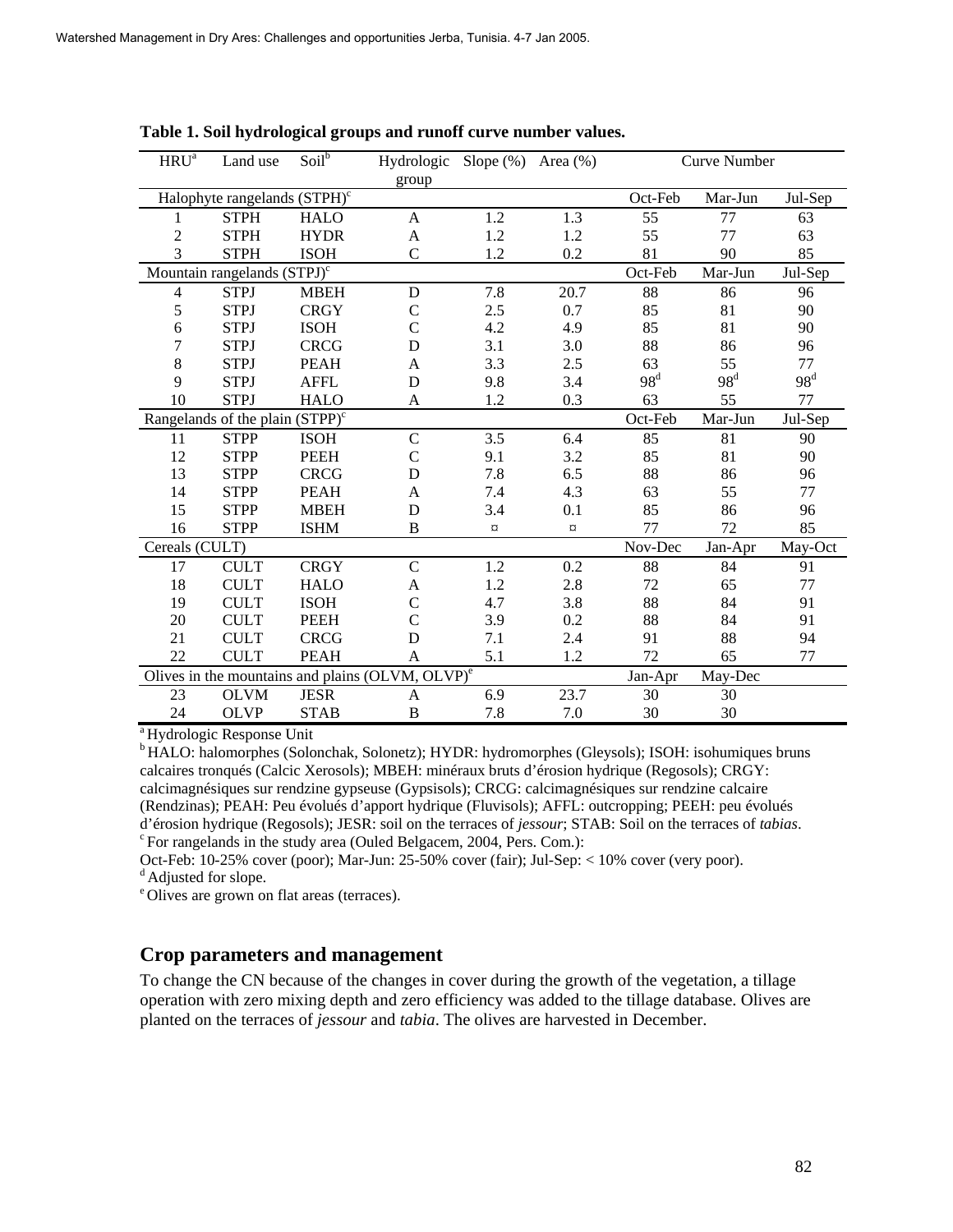The planting date of cereals was set to November 15 and the harvest and kill date was May 15. To change the CN after the crop has fully emerged, a tillage operation was applied on January 1. The stubble of barley is grazed by the animals. Thus, almost no residues are left for enriching the soil. Therefore, the harvest index was set at 0.95.

Three types of rangeland vegetation have been considered; the mountain ranges, the plain ranges and the halophytes ranges found in the saline depression at the outlet of the study watershed. We used the US southwest rangelands characteristics with some adjustments based on information from studies undertaken in the arid regions of Tunisia (Floret et Pontanier, 1982; Ouled Belgacem, 2006). The rangelands are generally grazed around the year by various animals (sheep, goat and camel). However, intensive grazing of the saline depression takes place during the winter as it is the favorite rangeland area of camels during that period.

### **Representation of Water-Harvesting Practices in SWAT**

During rainfall events, the runoff that is generated at the level of the impluviums (catchments) runs onto the terraces of the *jessour* and *tabias*. Part of the runoff water will form temporary ponds with a depth equal to the height of the spillway. It will infiltrate into the soil slowly after the runoff event. The *jessour* are found along the tributaries (talwegs), they receive runoff from the mountain rangelands. The *tabias* receive the runoff generated on their impluviums and the outflow from the *jessour* if they are installed on the same tributary. The outflow from the *jessour* and *tabias* flows into the reach and continues towards the outlet.

The SWAT considers that the runoff coming out of any HRU flows directly to the reach. To harvest the runoff water behind the jessour and old tabias, an option "irrigation from surface runoff" was added to the model code. To control the amount of water to be applied to the HRU this option used the same parameters as those of the "irrigation from reach" option. The model allows the user to specify a fraction of the runoff (FLOWFR) and a maximum height of water to be put on the HRU (DIVMAX). The value of DIVMAX was set as the equivalent spillway height, which was estimated based on field knowledge. The flow fraction was assumed to be 100%. The SWAT subsequently applies this amount as irrigation by filling up the soil of the HRU to field capacity. In reality, the soils could fill up to saturation. Therefore, the model code was changed to allow irrigation application up to saturated moisture content (SAT). If the total water exceeds the field capacity of the soil profile, it will become percolation and lateral flow. The lateral flow of the *jessour* and *tabias* was assumed zero.

# **Model Evaluation**

For the evaluation of the SWAT model application to the study area, runoff events (total daily volumes), recorded at the Koutine station during the period 1975 to 1992 (DRE, 1975-1992; Fersi, 1985; Ayadi, 1992) were used. The hydrometric Koutine station was installed by the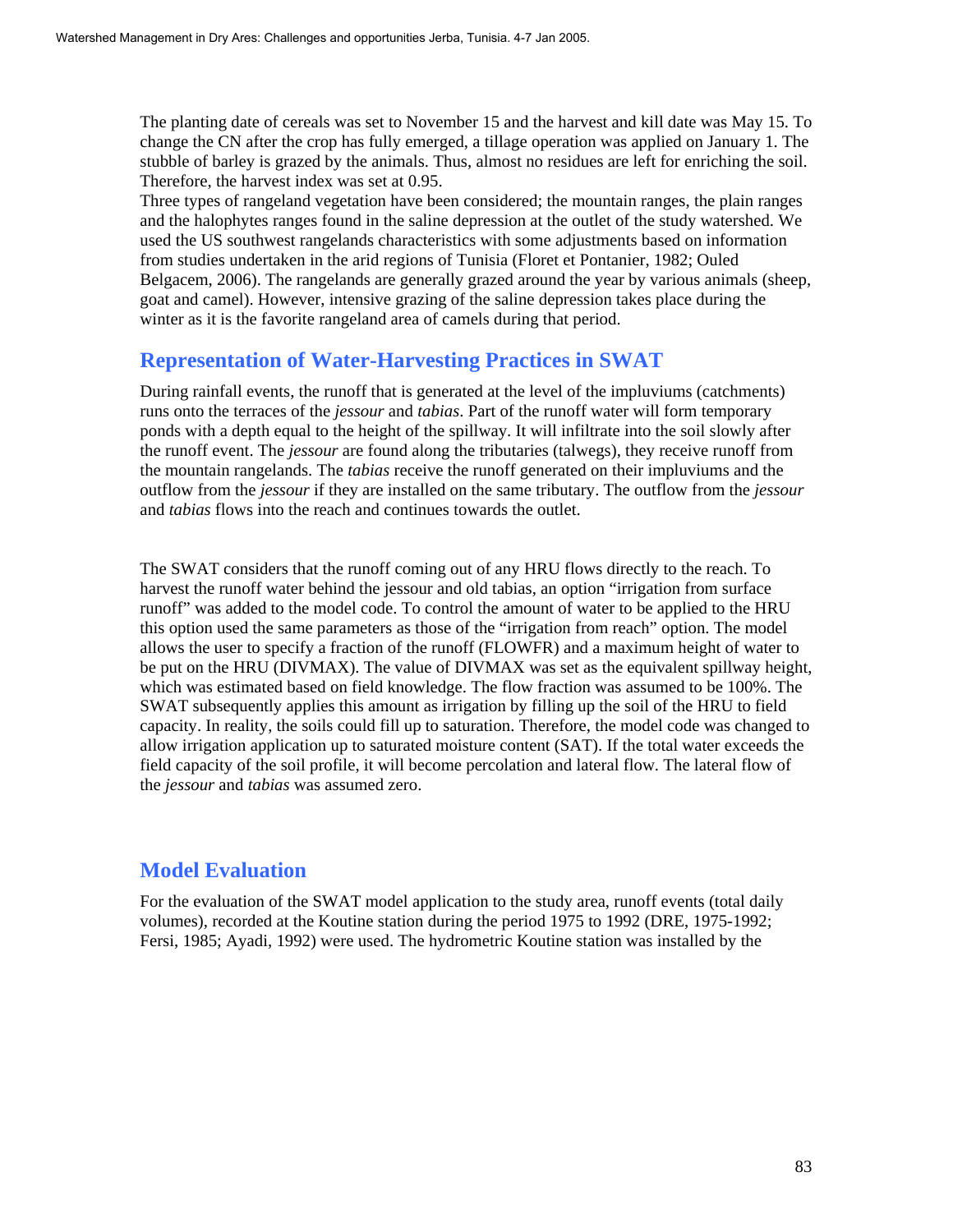Hydrological Service of the Ministry of Agriculture (DRE) in 1974. A battery of scales were installed in a cross section on the *wadi* close to the village of Koutine and monitored by an observer who lives nearby. During flooding, the observer made notes of the time and the height of the water in the *wadi*. The data were converted to flow based on a calibration curve (Fersi, 1985). The area upstream of Koutine station covered  $270 \text{ km}^2$ .

The runoff events recorded in the annual reports of the DRE were checked first. Records with anomalies (runoff without rainfall, very low rainfall with high runoff, etc.) were discarded. For the daily rainfall data, some events in 1975/76 and 1990 had a shift of one day; these were adjusted accordingly. A total of 34 days were retained: 18 days (Oct 75 - Nov 79) were used for calibration and the remaining 16 days for validation. The model was calibrated by changing the values of the representative dike height (DIVMAX) of the *tabia* and *jessour* within reasonable limits.

Graphical and statistical measures were used to evaluate the model performance based on the above data. Using a single goodness-of-fit measure for model evaluation is generally not sufficient (Chu and Shirmohammadi, 2004). Therefore, four statistical criteria were used to evaluate the hydrologic goodness-of-fit: the regression coefficient  $(r^2)$ , the model efficiency or the Nash-Sutcliffe coefficient,  $R_{NS}^2$  (Nash and Sutcliffe, 1970), the standard error (STE) and the mean absolute error (MAE). The  $r^2$  is an index of the degree of linear association between the observed and the simulated values. The Nash-Sutcliffe coefficient indicates how close the plot of observed versus simulated data is to the 1:1 line. It is calculated as follows



*Fig. 2. Observed and simulated outflow during the evaluation period (1975-92).*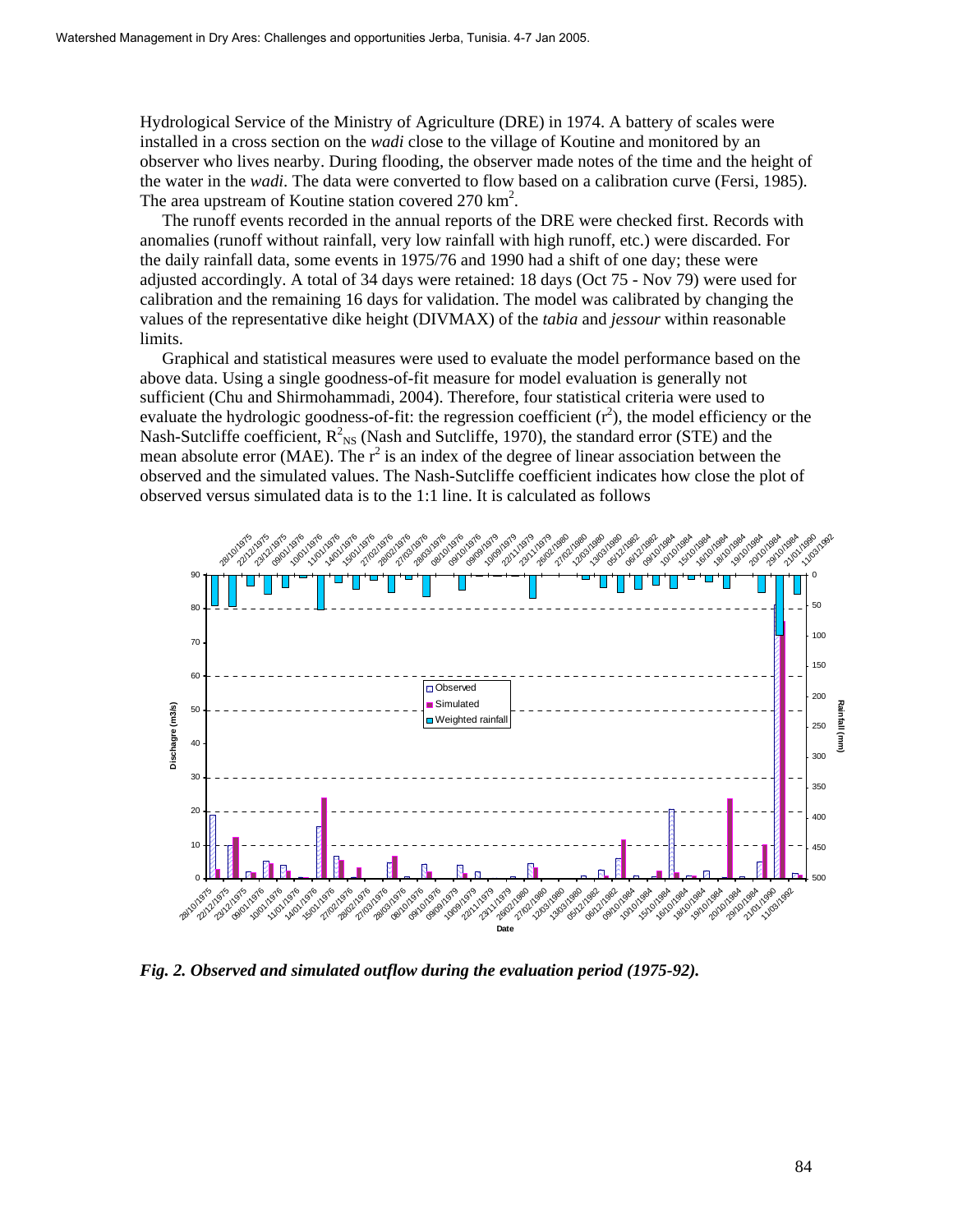$$
R_{NS}^{2} = 1 - \frac{\sum_{i=1}^{n} (Qi - Pi)^{2}}{\sum_{i=1}^{n} (Qi - \overline{O})^{2}}
$$
 [1]

where  $O_i$  is the measured value,  $P_i$  is the predicted value,  $\bar{O}$  is the average observed value; and n is the number of observed values. The STE expresses the difference between the predicted values  $(P_i)$  and the observed data  $(O_i)$  as follows

$$
STE = \sqrt{\left[\frac{1}{n(n-2)}\right]} \sqrt{n \sum P i^2 - (\sum P i)^2 - \frac{\left[n \sum O i P i - (\sum O i) (\sum P i)\right]^2}{n \sum O i^2 - (\sum O i)^2}}
$$
\n[2]

Although the Mean Absolute Error (AME) tells nothing about over- or under-prediction, it is a deviance measure considered for assessing the agreement between observed values and predicted values. It is calculated as

$$
MAE = \frac{1}{n} \sum |Oi - Pi|
$$
 [3]

## **Results and Discussion**

The calibrated values of DIVMAX were 0.20 and 0.25 m for *jessour* and *tabias*, respectively. The observed and the simulated outflow for the calibration and validation data sets are presented in Fig. 2. The plot shows a reasonable good match between the observed and the simulated values except for some events which occurred on consecutive days. The model performed well for some exceptional large rainfall events (1975, 1976, 1984, 1990), which had good rainfall covering the whole watershed. Nevertheless, some events were largely underestimated or overestimated. This could be expected considering that the runoff coefficients of the observed events varied from as low as 3% to as high as 70%. In addition, the spatial and temporal rainfall pattern in the area is never perfectly captured due to the low density of the rain-gauge network (6 stations for the area upstream of the runoff station).

The results of the goodness of fit tests between the observed and the SWAT predicted outflow for the calibration and validation data sets is presented in Table 2. Reasonably correlations were obtained for these outflow data. However, better relations were obtained for the validation period than for the calibration period.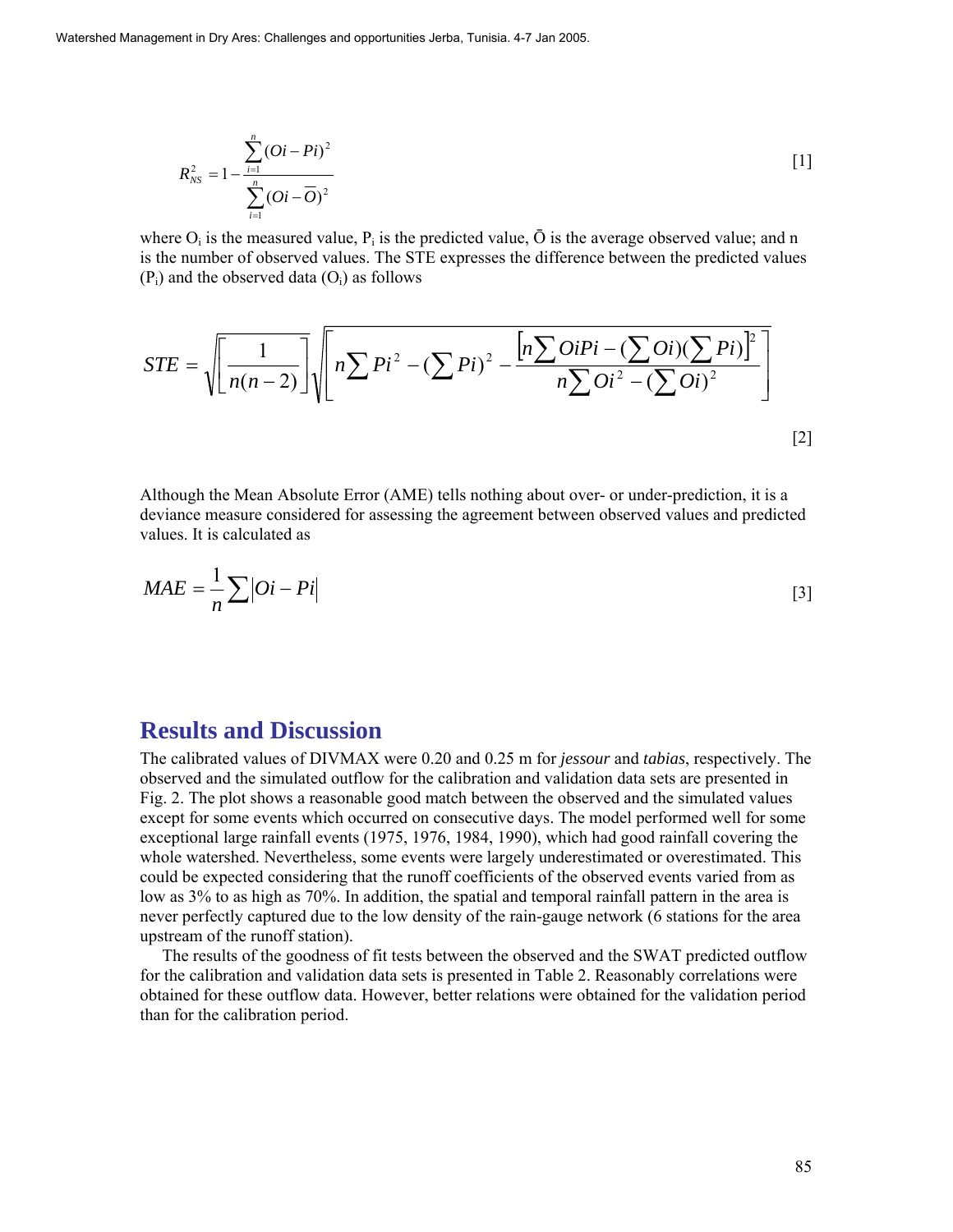|                 | Calibration (1975-79) | Validation (1980-92) | Whole period |
|-----------------|-----------------------|----------------------|--------------|
| $\frac{1}{r^2}$ | 0.46                  | 0.83                 | 0.80         |
| $R_{NS}^2$      | 0.26                  | 0.83                 | 0.80         |
| <b>STE</b>      | 4.06                  | 8.39                 | 6.42         |
| $MAE$ (mm) 0.68 |                       | 0.21                 | 0.26         |

|  |  | Table 2. Goodness-of-fit statistics for observed versus predicted outflow. |
|--|--|----------------------------------------------------------------------------|
|--|--|----------------------------------------------------------------------------|

 $r^2$ : coefficient of determination,  $R^2_{NS}$ : Nash-Sutcliffe coefficient, STE: Standard error, MAE: mean absolute error.

Taking into consideration the scarcity and uncertainty of the data in this typical arid environment, the above results showed that, even under dry conditions with coarse resolution of input information, the SWAT could simulate reasonably well the watershed runoff. The values of the performance indicators were similar to those reported for SWAT applications in other regions of the world, such as in the US (Srinivasan et al., 1998; Chu and Shirmohammadi, 2004), Germany (Fohrer et al., 2001), and India (Kaur et al., 2003).

# **Conclusions**

The GIS-based model SWAT (version 2000) was adapted and evaluated in the watershed of Wadi Oum Zessar, located in the dry areas of southeast Tunisia. The input data were prepared from available data and information. The selection of parameter values was mainly based on the knowledge of the site, in addition to information available in the literature. To adapt the model to the specific conditions of the study area, the following adjustments were made to the SWAT code:

- To simulate the harvesting of runoff water by *jessour* and *tabias* an option was added to re-apply the surface runoff generated in the subbasin to selected HRUs in the subbasin. This option has similar parameters to regulate the amount of water applied to the HRU as the SWAT option "irrigation from reach".
- To simulate the infiltration of the pounded water in the soils of the *jessour* and *tabias*, the upper limit for irrigation was changed from field capacity to saturation.
- The dormancy period of annual crops was removed.
- The shedding of leaves for olive trees was removed.
- The functioning of the change of the runoff CN during tillage operations was corrected.

In addition, various SWAT options were used to simulate the watershed conditions. The representation of the new *tabias*, which receive water by diversion from the *wadi*, was simulated by using the SWAT option "irrigation from reach". The gabion check dams and recharge wells were modeled as reservoirs by choosing the appropriate input parameters for hydraulic conductivity and volume. The effect of the change in crop cover on surface runoff during the season was modeled by applying a tillage practice with zero mixing and depth to allow the change of the curve number.

Graphical and statistical measures were used to evaluate the model performance based on the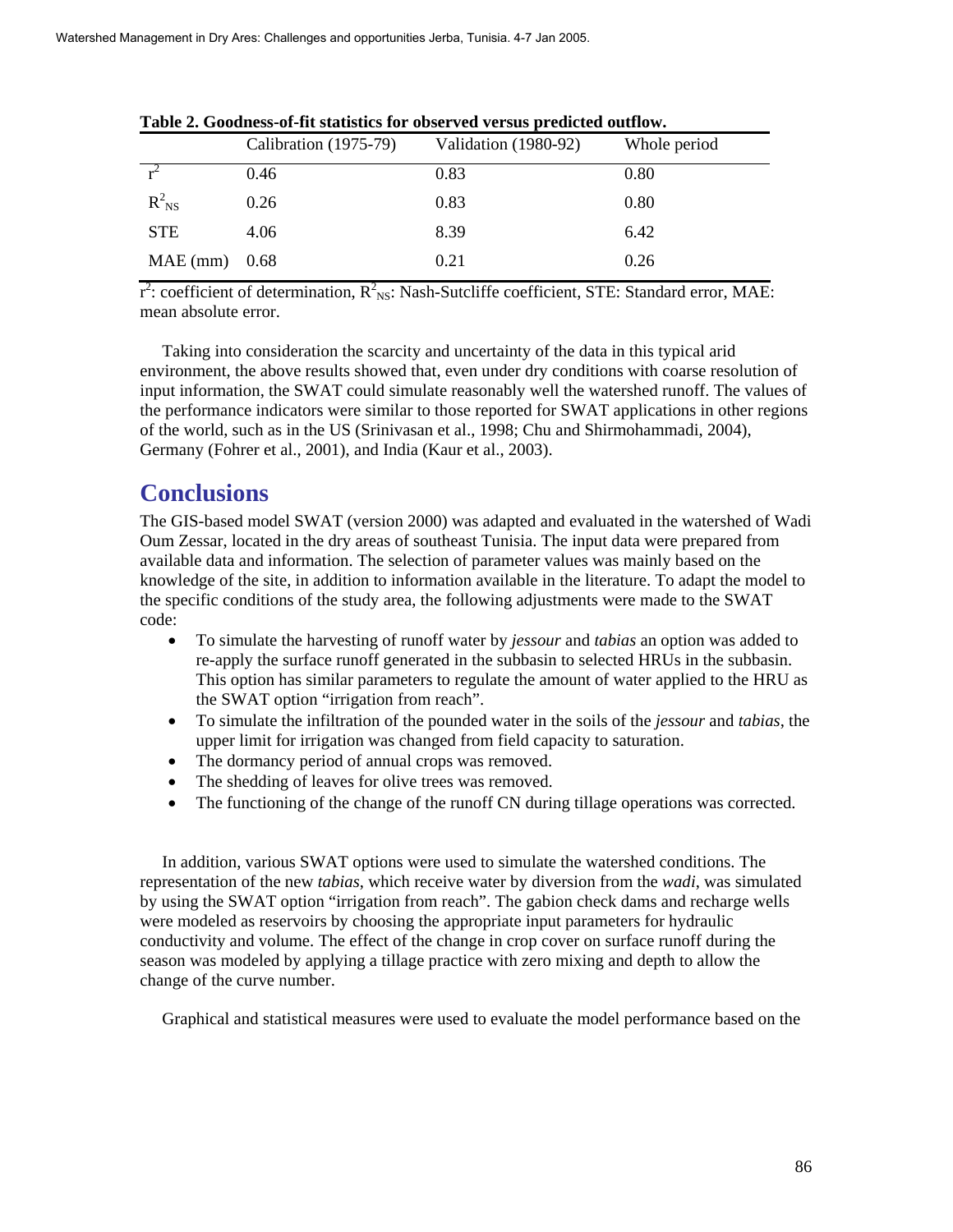runoff data measured in the study area. Reasonable correlations were obtained for the outflow, although better relations were found for the validation than the calibration periods. Considering the scarcity and uncertainty of the data in this typical arid environment, SWAT could simulate reasonably well the watershed runoff even under dry conditions with relatively coarse resolution of input information.

The calibration and validation of the model for the study site was difficult because of the limited number of observed runoff events and the uncertainty of the observed data. Further work is needed to evaluate these events. It is recommended to improve the access and exchange of data between different concerned departments (agriculture, research, education, environment, meteorology) at local, sub-national, and national levels, especially for research and development purposes.

Although watershed modeling is very useful, it is a labor and time consuming task, especially the collection and preparation of input data (soil, land use, climate) and the selection of the parameter values. The scarcity and uncertainty of available data, typical for watersheds in the dry areas, complicated this task. Nevertheless, the model is very attractive for application, considering the gradual generalization and widening of the scope of the use of digital data layers and spatial decision support systems by different end-users (e.g., agriculture, environment, planning) in the country (Min. Agr., 2004; OSS, 2003).

## **References**

- Alaya, K., W. Viertmann, and Th. Waibel. 1993. Les tabias. Imprimerie Arabe de Tunisie, Tunis, Tunisia.
- Arnold, J.G., R. Srinivasan, R.S. Muttiah, and J.R. Williams. 1998. Large area hydrologic modeling and asssement. Part I: Model development. J. Am. Water Resour. Assoc. 34(10):73-89.
- Ayadi, M. 1992. Les precipitations et les crues exceptionnelles du 21 et 22 Janvier 1990 dans le sud est tunisien. Rapport interne, DRE, Ministère de l'Agriculture, Tunis, Tunisia.
- Ben Mechlia, N., and M. Ouessar. 2004. Water harvesting systems in Tunisia. p. 21-41. *In* T. Oweis (ed.) Indigenous water harvesting in West Asia and North Africa. ICARDA, Aleppo, Syria.
- Borah, D.K., and M. Bera. 2004. Watershed scale hydrologic and non-point source pollution models: Review of applications. Trans. Am. Soc. Agric. Eng. 47(3):789-803.
- Chu, T.W., and A. Shirmohammadi. 2004. Evaluation of the SWAT model's hydrology component in the piedmont physiographic region of Maryland. Trans. Am. Soc. Agric. Eng. 47(4):1057-1073.
- De Graaff, J., and M. Ouessar. 2002. Water harvesting in Mediterranean zones: an impact assessment and economic evaluation. Tropical Resource Management Paper 40. Wageningen University, Wageningen, The Netherlands.
- Di Luzio, M., R. Srinivasan, and J.G. Arnold. 2002. Integration of watershed tools and SWAT model into BASINS. J. Am. Water Resour. Assoc. 38(4):1127-1141.
- DRE (Direction Générale des Ressources en Eau). 1968-2003. Annuaire pluviométrique. DRE, Tunis, Tunisia.
- El Amami, S. 1984. Les aménagements hydrauliques traditionnels en Tunisie. Centre de Recherches en Génie Rural, Tunis, Tunisia.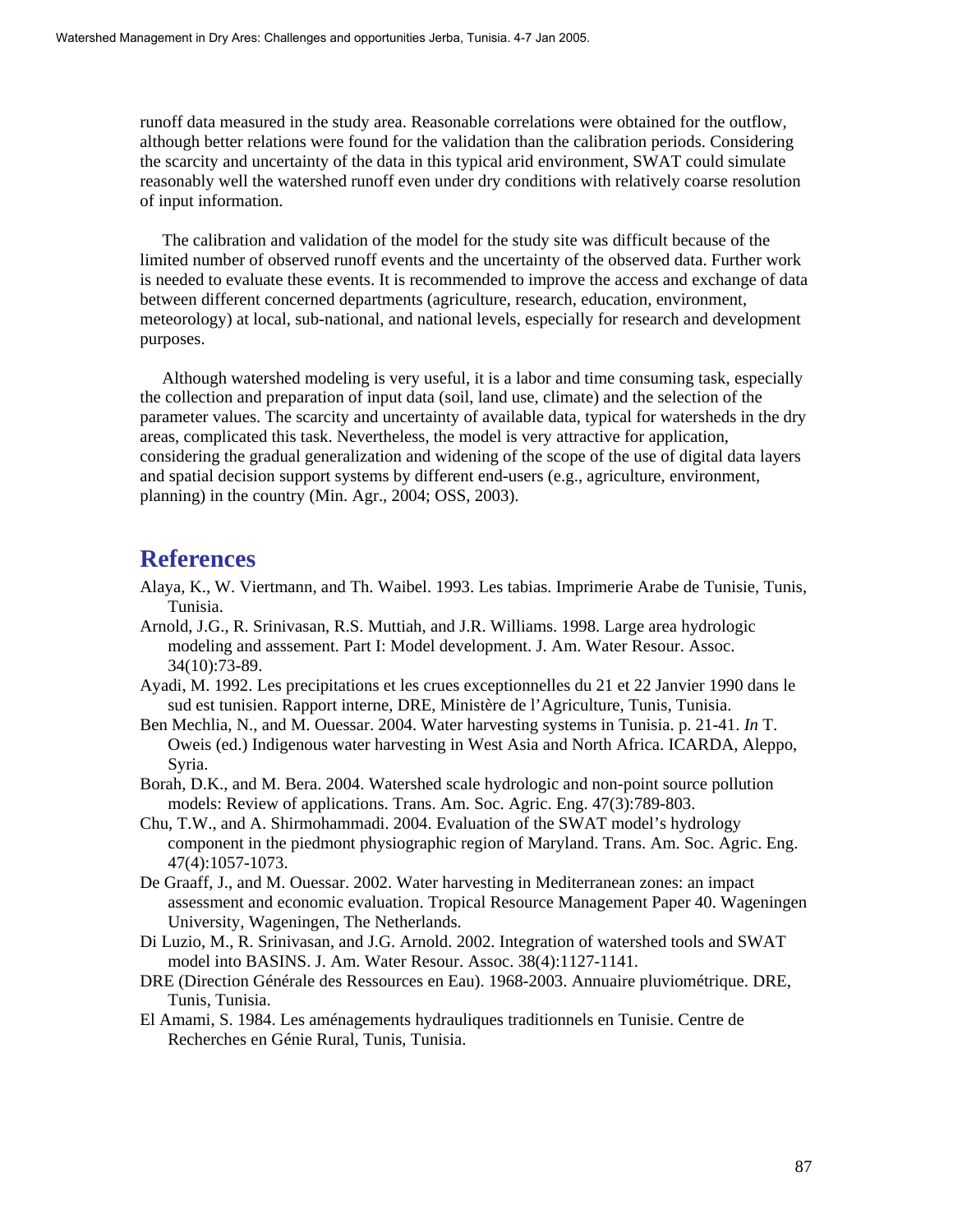- Fersi, M. 1985. Etude hydrologique d'oued Oum Zessar à Koutine. Ministère de l'Agriculture, Tunis.
- Floret, C., and R. Pontanier. 1982. L'aridité en Tunisie présaharienne: Climat, sol, végétation et aménagement. ORSTOM, Paris.
- Fohrer, N., S. Haverkamp, K.Eckhardt and H.G. Frede. 2001. Hydrologic response to land use changes on the catchment scale. Phys. Chem. Earth (B) 26(7-8):577-582.
- Hanafi, A., D. Genin, and V. Simmoneaux. 2003. Occupation des sols et relations entre dynamique des milieux et systèmes de production. p. 12-21. *In* D. Genin, W. Attaia, N. Ciadella, A. Hanafi, and A. Ouled Belgacem (ed.) Ressources pastorales et dynamique des usages agro-pastoraux. Rapport scientifique final du thème 1. Projet Jeffara, IRA/IRD, Tunis, Tunisia.
- Kaur, R., R. Srinivasan, K. Mishra, D. Dutta, D. Prasad, and G. Bansal. 2003. Assessment of a SWAT model for soil and water management in India. Land Use Water Resour. Res. 3:1-7.
- Maati, M. 2001. Impact des aménagements de CES sur le bassin versant en zones arides cas de Oum Zessar. Projet de fin d'étude de cycle d'ingénieur. Ecole Supérieure des Ingénieurs de l'Equipement Rural, Mjez El Bab, Tunisia.
- Mahdhi, N., M. Sghaier, and M. Ouessar. 2000. Analysis of the impacts of the soi land water conservation works in the arid areas : case of Wadi Oum Zessar. (In French.). Rapport de synthèse, projet WAHIA. IRA, Medenine, Tunisia.
- Min. Agr. (Ministère de l'Agriculture) 1990a. La stratégie nationale de la conservation des eaux et du sol (1991 - 2000). Ministère de l'Agriculture, Tunis, Tunisia.
- Min. Agr. (Ministère de l'Agriculture) 1990b. La stratégie nationale des ressources en eau 1991 2000). Ministère de l'Agriculture, Tunis, Tunisia.
- Min. Agr. (Ministère de l'Agriculture) 2002. Carte agricole de la Tunisie. Ministère de l'Agriculture, SCOT/STUDI/SODETEG, Tunis, Tunisia.
- Nash, J.E., and J.V. Sutcliffe. 1970. River flow forecasting through conceptual models: Part I. A discussion of principles. J. Hydrol. 10(3):282-290.
- Neitsch, S.L., J.G. Arnold, J.R. Kiniry, J.R. Williams, K.W. King. 2002. Soil and water assessment tool theoretical documentation: version 2000. Texas Water Resources Institute, College Station, TX.
- OSS (Observatoire du Sahara et du Sahel). 2004. Stratégie 2010 de l'OSS. OSS, Tunis.
- Ouessar, M. 2007. Hydrological impacts of rain water harvesting in wadi Oum Zessar watershed (southern Tunisia). Ph.D. thesis, Faculty of Bioengineering, University of Ghent, Ghent, Belgium.
- Ouessar, M., M. Sghaier, R. Barneveld, and A. Zerrim. 1999. Watershed of wadi Oum Zessar (Médenine, Tunisia): State of knowledge and research methodology. WAHIA report. IRA, Medenine, Tunisia.
- Ouled Belgacem, A. 2006. Statut écologique performance biologique et aptitude à la réinstallation de Stipa lagascae dans les écosystèmes dégradés des milieux arides tunisiens. Ph.D. thesis, Faculté des Sciences de Sfax, Tunisia.
- Saxton, K.E., W.J. Rawls, .J.S. Romberger, and R.I. Papendick. 1986. Estimating generalized soil-water characteristics from texture. Soil Sci. Soc. Amer. J. 50(4):1031-1036.
- Saxton, K.E. 2005. Soil water characteristics hydraulic properties calculator. http://hydrolab.arsusda.gov/soilwater/Index.htm
- Sghaier, M., and D. Genin. 2003. Rapport scientifique du synthèse du programme 'Jeffara'. IRA/IRD, Médenine.
- Sharifi, M.A. 2002. Integrated planning and decision support systems for sustainable watershed development. Resource paper presented at the study meeting on watershed developement, Tehran, October 12-17, 2002. Asian productivity organization and Iranian Ministry of Agriculture, Iran.